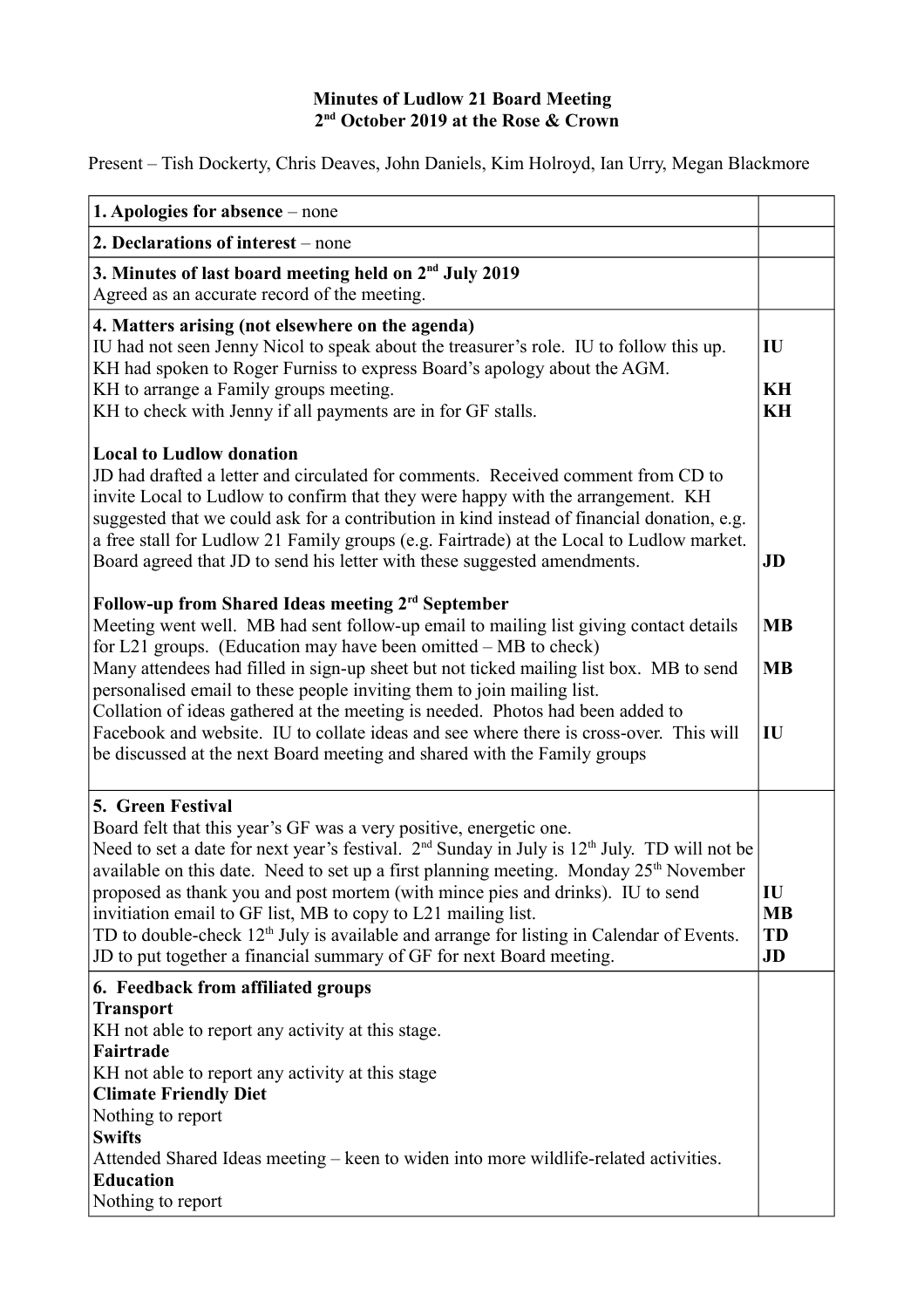# **Incredible Edible**

Held produce swap in September

Held meeting on  $30<sup>th</sup>$  Sept. Working on signage for trees, and new ideas for more planting for pollinators and finding more public space for planting. Will be a social event on first Monday of every month.

## **Energy**

CD had attended meeting looking at how planning can be affected to improve Renewable Energy, e.g. wind turbines. Ludlow Town Council have working group as result of Climate Emergency declaration. CD has had an informal discussion about this. CD felt that there is a lack of leadership within the town on this issue. Likely way forward is to promote renewable heating and improved insulation in households.

#### **Plastics**

Shropshire against pointless plastic is developing slowly. General focus is on persuading supermarkets to remove plastic packaging. CD will also be trying to make contact with organiser of Make Ludlow Plastic Free campaign.

## **GSX**

CD has attended several meetings. CD trying to promote more involvement with community groups instead of doing everything through Shropshire Council.

## **Car Club**

Electric car almost ready. Allocated parking space in Galdeford car park has been removed.

#### **Food and Farming (Local to Ludlow)**

Monitoring financial situation. Spending less on marketing and promotion. Rewarding stallholders who attend in the winter. Cafe and shop had a good few weeks around Food Festival. Wet weather has seen a downturn however.

## **7. Financial Matters**

Current balance £6,835 current account, £1,815 deposit account.

Income of £820 in August – JD will check what this is.

Funding for bus timetable has been cleared through L21 accounts. Grant of £50 from Rail Users group has been paid by cheque and does not appear on our statement. This needs to be cleared up.

JD due to meet with Jenny Nicol to go through finances.

## **Tax liability**

L21 has paid corporation tax for the first time this year due to making a profit. Need to look at different deployment of our funds and seek advice on different constitutional models. JD to seek advice from accountant and from Peter Norman. Other Board members to seek advice from any appropriate contacts. **JD / all**

**JD**

## **8. Green Drinks**

To continue as a social event.

## **9. Communication**

CD and MB to meet about website and enabling Family groups to submit their own content. TD felt a newsletter was due. **MB / CD**

#### **10. Round-up of local, national and global developments Community Plan**

No major new progress with this. CD felt there is nothing to stop L21 from doing things which are aligned with the Community Plan.

KH attended Hereford talk by Paul Allen (CAT) on Zero Carbon Britain. Lots of info